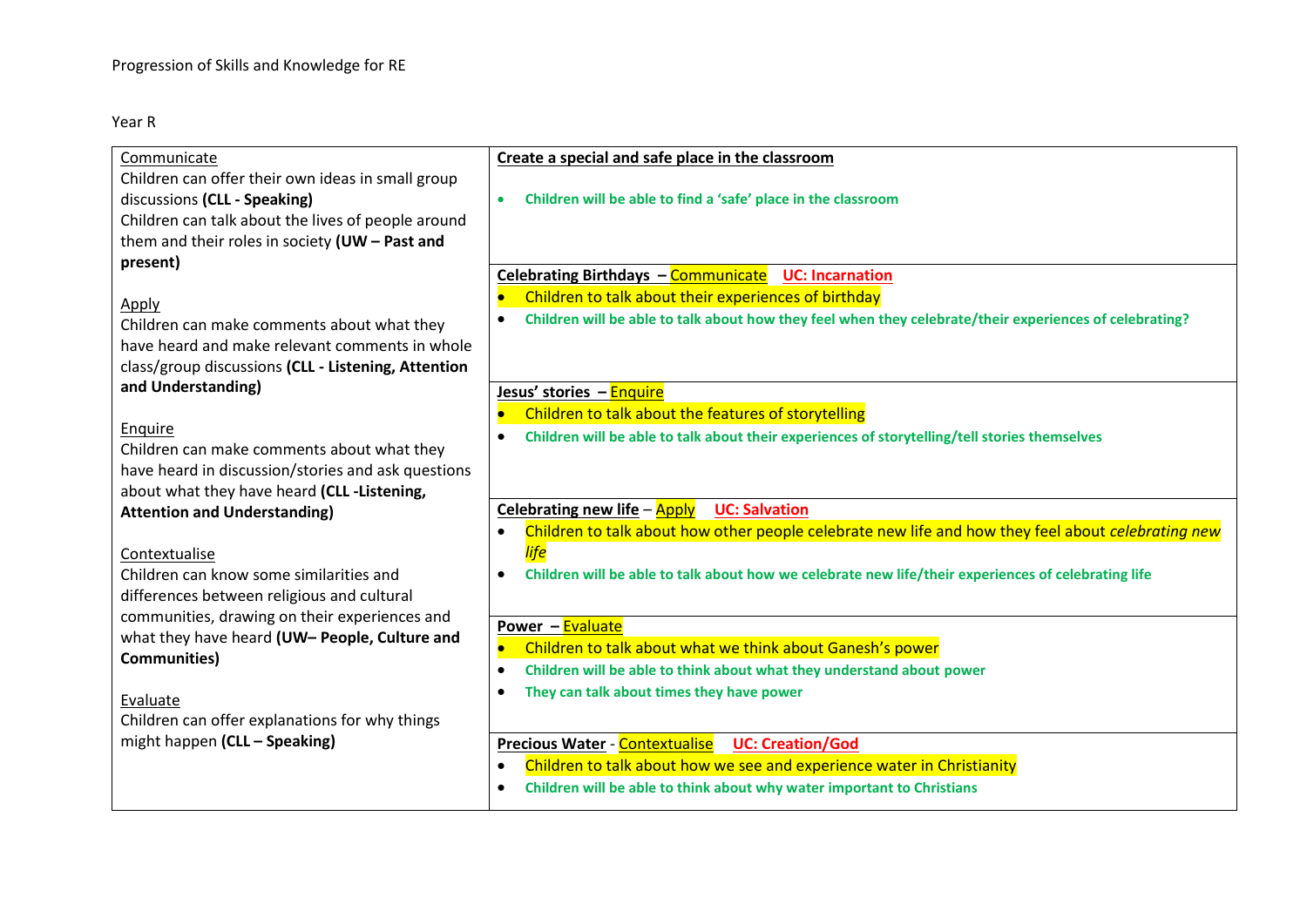| Communicate                                                                                                                                                                                                                                                                                                                                                                                                                                                                                                                                   | Celebration - Harvest - Communicate UC: God/Creation                                                                                                                                                                                                                                                                                                                                                                                                                                                                                                                                                                                                                                                                                                                                                                                                                                                                                                                                                                                                                    |
|-----------------------------------------------------------------------------------------------------------------------------------------------------------------------------------------------------------------------------------------------------------------------------------------------------------------------------------------------------------------------------------------------------------------------------------------------------------------------------------------------------------------------------------------------|-------------------------------------------------------------------------------------------------------------------------------------------------------------------------------------------------------------------------------------------------------------------------------------------------------------------------------------------------------------------------------------------------------------------------------------------------------------------------------------------------------------------------------------------------------------------------------------------------------------------------------------------------------------------------------------------------------------------------------------------------------------------------------------------------------------------------------------------------------------------------------------------------------------------------------------------------------------------------------------------------------------------------------------------------------------------------|
| Children can talk about their own responses to                                                                                                                                                                                                                                                                                                                                                                                                                                                                                                | To talk about their own experiences of celebrations                                                                                                                                                                                                                                                                                                                                                                                                                                                                                                                                                                                                                                                                                                                                                                                                                                                                                                                                                                                                                     |
| their experiences of the concepts explored                                                                                                                                                                                                                                                                                                                                                                                                                                                                                                    | Children can talk about how and why Christians celebrate Harvest<br>$\bullet$                                                                                                                                                                                                                                                                                                                                                                                                                                                                                                                                                                                                                                                                                                                                                                                                                                                                                                                                                                                           |
| Apply<br>They can identify how their responses relate to<br>events in their own lives.<br>Enquire<br>They can identify and talk about key concepts<br>explored that are common to all people (Group A<br>concepts).<br>Contextualise<br>They can recognise that the concept is expressed in<br>the way of life of the people studied.<br>Evaluate<br>They can evaluate human experience of the<br>concept by talking about it in simple terms and its<br>importance to people living a religious life, and by<br>identifying an issue raised. | Journey's end - Nativity - Contextualise<br><b>UC: Incarnation</b><br>To recognise ways Christians use the Nativity Story to guide their celebrations and actions at<br><b>Christmas</b><br>Children will be able to recognise how the Nativity relates to their lives and think of different stories they<br>$\bullet$<br>have experienced<br>Special Clothes - Hinduism-Enquire<br>To identify What does special mean and what is it that makes some clothes special?<br>$\bullet$<br>Children will be able to identify and talk about experiences they have had of wearing special clothes and<br>$\bullet$<br>how they make them feel.<br><b>UC: Salvation</b><br><b>Welcoming - Apply</b><br>To identify how welcoming affects them and other people<br>Children will be able to identify what it mean to be welcomed<br>$\bullet$<br>Special Places - Christianity and Hinduism - Evaluate<br>To talk about in simple terms why special places are important<br>Children will be able to evaluate and talk about their special places and what makes them special |
|                                                                                                                                                                                                                                                                                                                                                                                                                                                                                                                                               | Visit Local church                                                                                                                                                                                                                                                                                                                                                                                                                                                                                                                                                                                                                                                                                                                                                                                                                                                                                                                                                                                                                                                      |
|                                                                                                                                                                                                                                                                                                                                                                                                                                                                                                                                               | Remembering - Janmashtami Festival - Contextualise                                                                                                                                                                                                                                                                                                                                                                                                                                                                                                                                                                                                                                                                                                                                                                                                                                                                                                                                                                                                                      |
|                                                                                                                                                                                                                                                                                                                                                                                                                                                                                                                                               | To recognise how Hindu's celebrate Krishna's Birthday<br>$\bullet$                                                                                                                                                                                                                                                                                                                                                                                                                                                                                                                                                                                                                                                                                                                                                                                                                                                                                                                                                                                                      |
|                                                                                                                                                                                                                                                                                                                                                                                                                                                                                                                                               | Children will be able to talk about remembering means and when/what they like to remember                                                                                                                                                                                                                                                                                                                                                                                                                                                                                                                                                                                                                                                                                                                                                                                                                                                                                                                                                                               |
|                                                                                                                                                                                                                                                                                                                                                                                                                                                                                                                                               |                                                                                                                                                                                                                                                                                                                                                                                                                                                                                                                                                                                                                                                                                                                                                                                                                                                                                                                                                                                                                                                                         |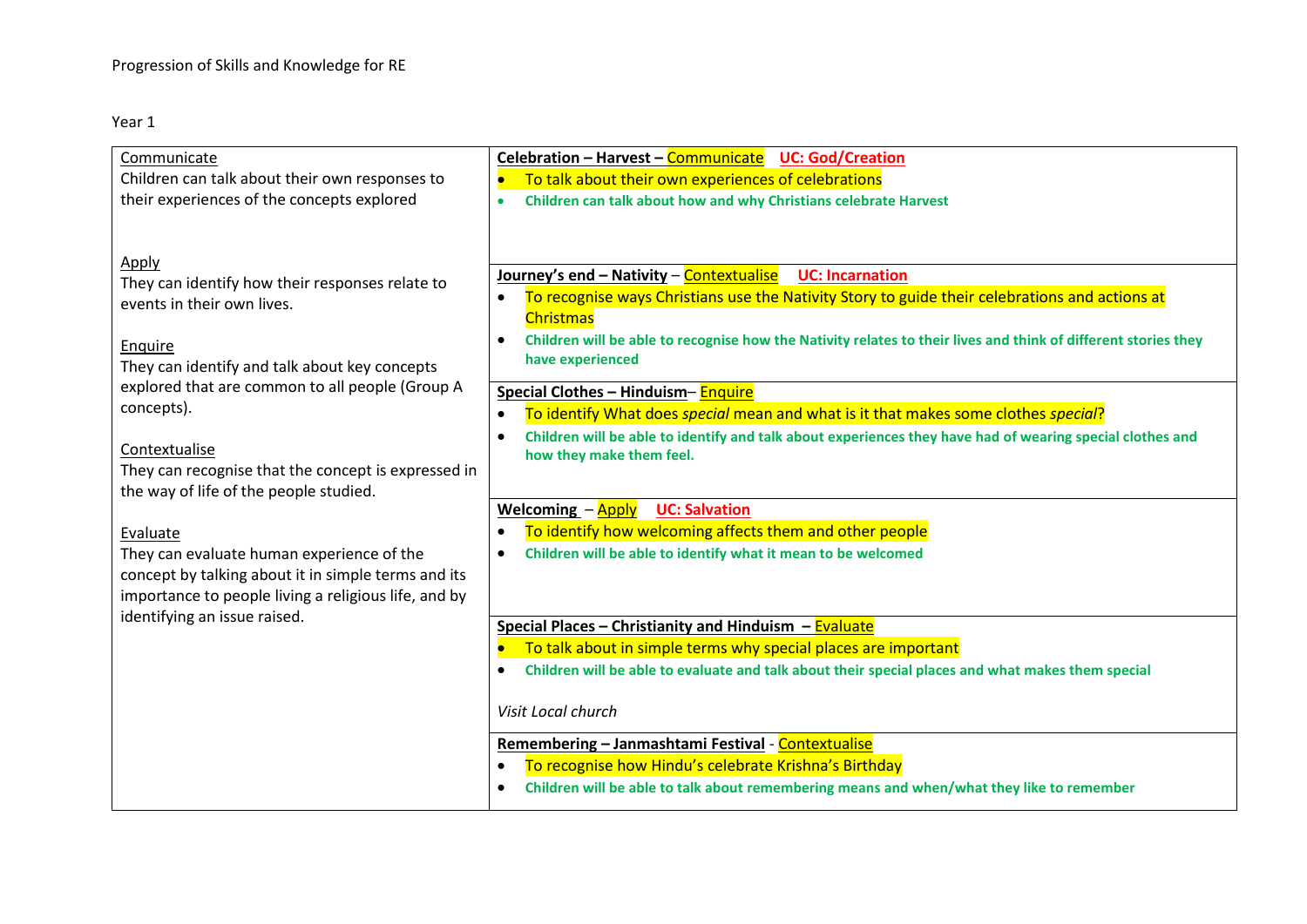| Communicate<br>Children can describe in simple terms their<br>responses to their experiences of the concepts<br>studied.                                                                                           | Bread as a symbol - Harvest - Communicate UC: God/Creation<br>Children can describe their own experiences of symbols and bread as a symbol in particular<br>$\overline{\phantom{a}}$<br>Children to be able to understand and describe what symbols are and their experiences of other symbols<br>$\bullet$ |
|--------------------------------------------------------------------------------------------------------------------------------------------------------------------------------------------------------------------|-------------------------------------------------------------------------------------------------------------------------------------------------------------------------------------------------------------------------------------------------------------------------------------------------------------|
| Apply<br>They can identify simple examples of how their<br>responses relate to their own lives and those of<br>others.                                                                                             | Symbol - Advent and Diwali-Contextualise<br>Children can simply describe the ways that candles are used at Advent and Diwali<br>$\bullet$<br>Children can simply describe the ways in which Candles affect us at Diwali and Advent and what they mean<br>$\bullet$<br>for the people celebrating            |
| Enquire<br>They can describe in simple terms key concepts<br>explored that are common to all people (A<br>concepts) and identify and talk about concepts that<br>are common to many religions (B concepts).        | Remembering - Holi- Enquire<br>Children can describe in simple terms the concept of Remembering in Holi and who is remembered<br>$\bullet$<br>Children can describe the concept of remembering and consider what, when and why we remember<br>$\bullet$                                                     |
| Contextualise<br>They can simply describe ways in which these<br>concepts are expressed in the context of the ways<br>of life of people living a religious life in the religion<br>studied.                        | <b>UC: Salvation</b><br>Sad and Happy - Apply<br>Children can identify simple examples of when they have felt sadness and happiness and how It<br>$\bullet$<br>affects others<br>Children can identify and discuss how feelings affect them and their lives<br>$\bullet$                                    |
| Evaluate<br>They can evaluate the human experience of the<br>concepts studied by describing in simple terms<br>their value to people who are religious and by<br>dialoguing with others recognise an issue raised. | God - Evaluate<br><b>UC: God</b><br>Children can evaluate the human experiences of God for Christians and other religions<br>$\bullet$<br>TBC*<br>$\bullet$                                                                                                                                                 |
|                                                                                                                                                                                                                    | Thankfulness - Contextualise<br><b>UC: Gospel??</b><br>Children to describe simply the concept of thankfulness and how Jesus taught Christians to be<br>thankful.<br>TBC*<br>$\bullet$                                                                                                                      |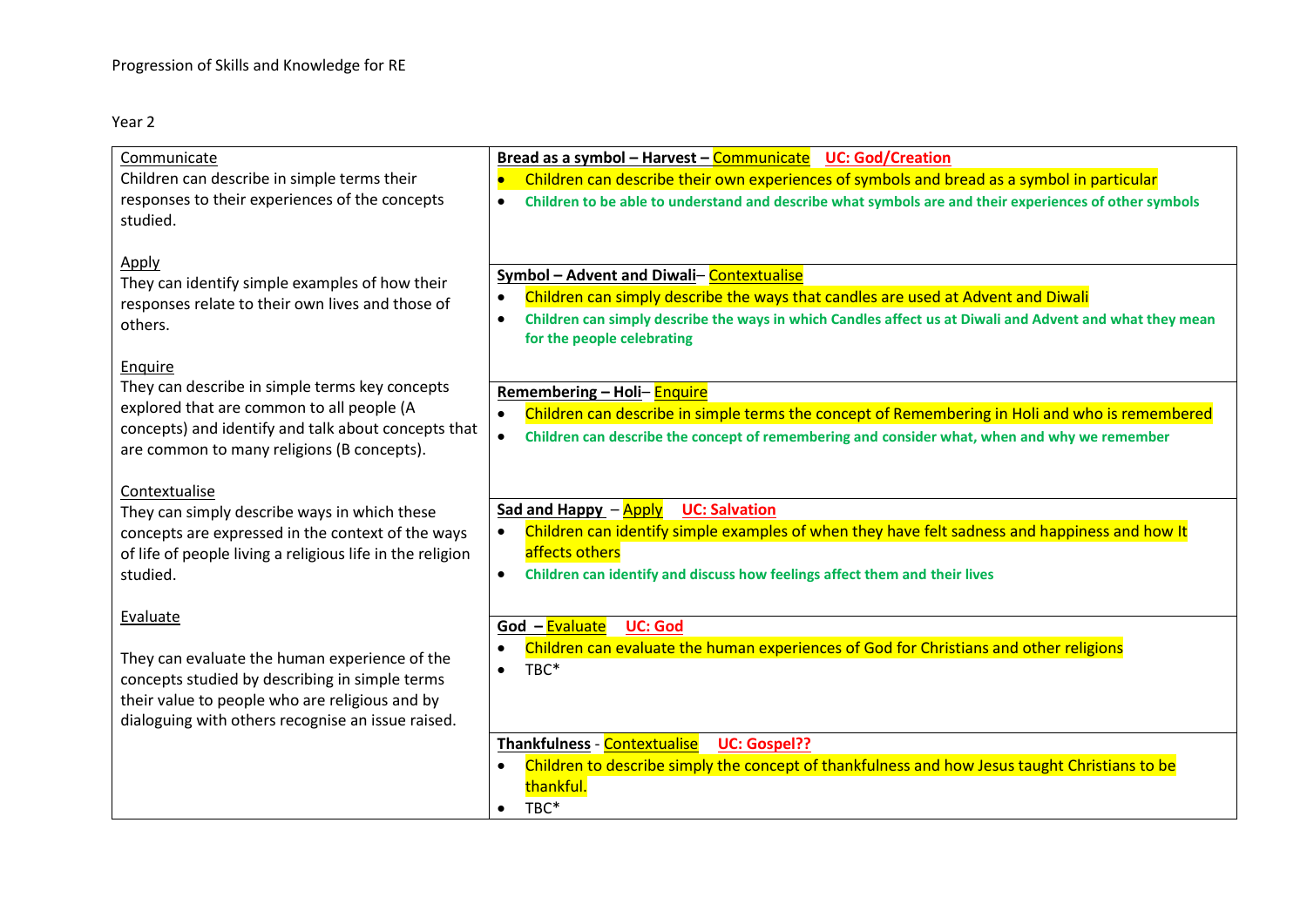| Y4 targets with beginning to added                                               | Ritual - Communicate<br><b>UC: Creation</b>                                                                  |
|----------------------------------------------------------------------------------|--------------------------------------------------------------------------------------------------------------|
|                                                                                  | Children can consider their own responses to rituals (using their own experiences of ritual to help          |
| Communicate                                                                      | them)                                                                                                        |
|                                                                                  | Children can consider what the rituals for Jews are and begin to describe their own experiences<br>$\bullet$ |
| Children are beginning to describe their own                                     |                                                                                                              |
| responses to the human experience of the concepts                                | <b>Angels-Contextualise</b>                                                                                  |
| studied.                                                                         | Children can consider the part angels play in Christian stories and pictures.<br>$\bullet$                   |
|                                                                                  | Children can consider how Christians have experience of Angels<br>$\bullet$                                  |
| Apply                                                                            |                                                                                                              |
| They are starting to describe examples of how their                              |                                                                                                              |
| responses are, or can be, applied in their own lives<br>and the lives of others. |                                                                                                              |
|                                                                                  | Rituals and baptism-Enquire<br><b>UC: Gospel</b>                                                             |
| Enquire                                                                          | Children can consider what rituals are and how they occur<br>$\bullet$                                       |
| They are starting to be able to describe key                                     | Children can describe what the ritual of baptism is and what makes it a ritual<br>$\bullet$                  |
| concepts that are common to all people as well as                                |                                                                                                              |
| those that are common to the lives of many living a                              |                                                                                                              |
| religious life (A and B concepts).                                               | Suffering - Apply UC: Salvation                                                                              |
|                                                                                  | Children to consider how suffering affects their own lives and the lives of others.<br>$\bullet$             |
| Contextualise                                                                    | Children can consider what suffering is and how it is seen in the Easter story<br>$\bullet$                  |
| They are starting to be able to describe how                                     |                                                                                                              |
| concepts are contextualised within some of the                                   |                                                                                                              |
| beliefs and/or practices and/or ways of life of                                  | Remembering - Shabbat - Evaluate                                                                             |
| people living a religious life in the religion studied.                          | Children to consider how important remembering is for Jews                                                   |
|                                                                                  | Children can evaluate the concept of Shabbat.<br>$\bullet$                                                   |
| Evaluate                                                                         | They can consider how Jewish people remember Creation and the day of rest                                    |
| They are beginning to evaluate human experience                                  |                                                                                                              |
| of the concepts by sometimes describing their                                    |                                                                                                              |
| value to people and through dialoguing with others                               | <b>Authority - Contextualise</b>                                                                             |
| are starting to recognise, identify and describe<br>some issues raised.          | Children to consider the concept of authority in religious belief and practice (for Jews in particular)      |
|                                                                                  | Children to be aware of and able to describe the Torah and importance of their laws today<br>$\bullet$       |
|                                                                                  |                                                                                                              |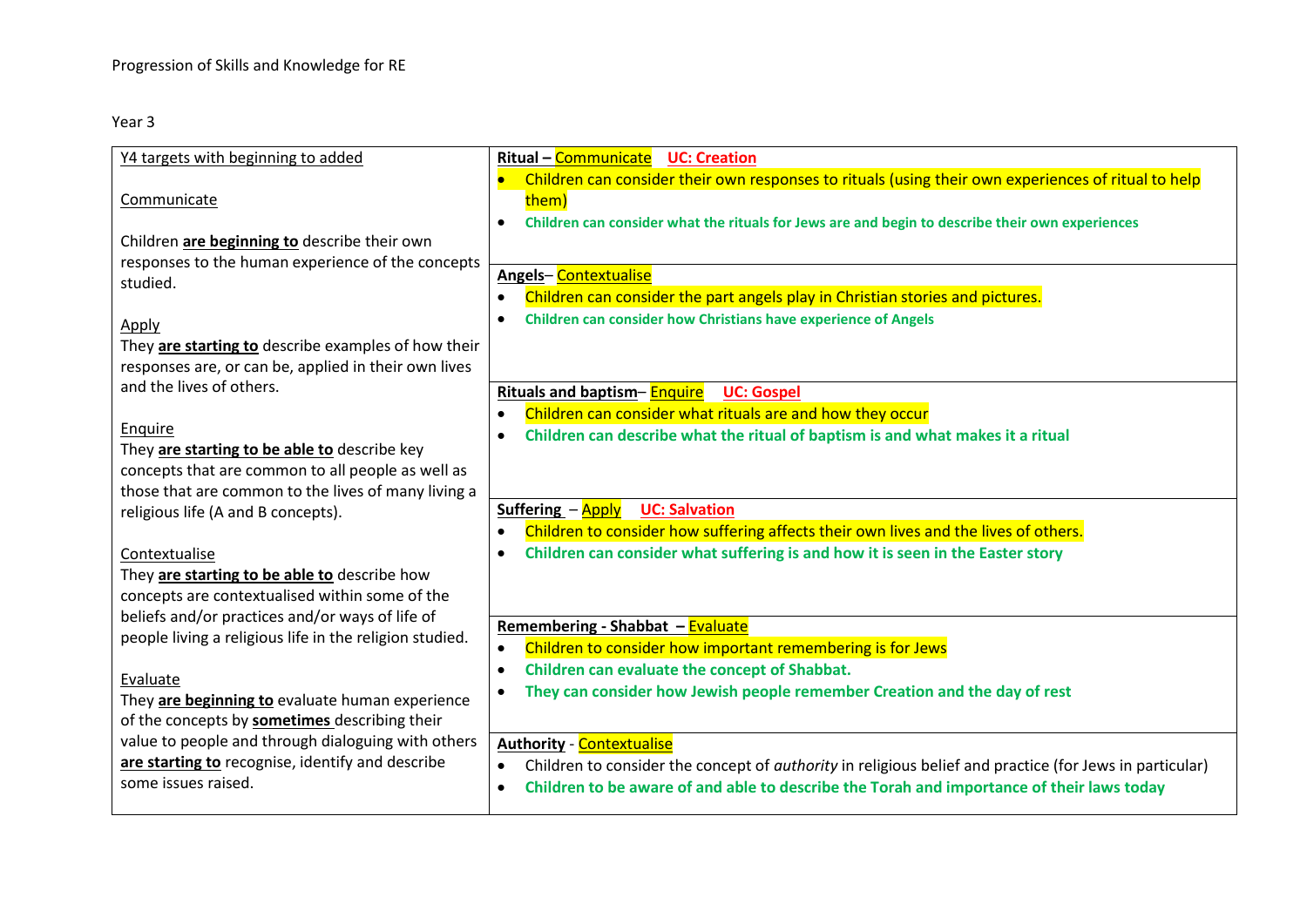| Communicate                                                                                                                                     | Ceremony - Communicate<br><b>UC: Faith</b>                                                                                                                   |
|-------------------------------------------------------------------------------------------------------------------------------------------------|--------------------------------------------------------------------------------------------------------------------------------------------------------------|
| Children can describe their own responses to the                                                                                                | TBC*<br>$\bullet$                                                                                                                                            |
| human experience of the concepts studied.                                                                                                       |                                                                                                                                                              |
| <b>Apply</b><br>They can describe examples of how their responses<br>are, or can be, applied in their own lives and the<br>lives of others.     | Light as a symbol- Contextualise<br>TBC*<br>$\bullet$                                                                                                        |
| Enquire                                                                                                                                         | Freedom - Enquire                                                                                                                                            |
| They can describe key concepts that are common                                                                                                  | Children to describe concept of freedom and think about what it means to them.<br>$\bullet$                                                                  |
| to all people as well as those that are common to<br>the lives of many living a religious life (A and B                                         | Children are able to describe the concept of Passover.<br>They can consider how freedom is celebrated for Jews.<br>$\bullet$                                 |
| concepts).                                                                                                                                      |                                                                                                                                                              |
| Contextualise                                                                                                                                   | Ritual communion $-\frac{Apply}{\sqrt{2}}$<br><b>UC: Salvation</b>                                                                                           |
| They can describe how these concepts are                                                                                                        | Children to consider how the Frieze panel applies to Easter.<br>$\bullet$                                                                                    |
| contextualised within some of the beliefs and/or<br>practices and/or ways of life of people living a<br>religious life in the religion studied. | Children are able to think of examples of the emotions Christians experience during Easter time?<br>$\bullet$                                                |
|                                                                                                                                                 | Creation - Evaluate<br><b>UC: Creation</b>                                                                                                                   |
| Evaluate<br>They can evaluate human experience of the                                                                                           | Children to describe their experience of creation stories to believers and identify what issues have<br>$\bullet$<br>been raised through reading the stories |
| concepts by describing their value to people and<br>through dialoguing with others can recognise,                                               | Children can evaluate and consider the value of different creation stories to believers<br>$\bullet$                                                         |
| identify and describe some issues raised.                                                                                                       | <b>Identify - Contextualise</b>                                                                                                                              |
|                                                                                                                                                 | Children can describe how the Mezuzah and Shema help a Jewish develop a sense of identity<br>$\bullet$                                                       |
|                                                                                                                                                 | Children can consider the importance of identity and how it shapes our lives.<br>$\bullet$                                                                   |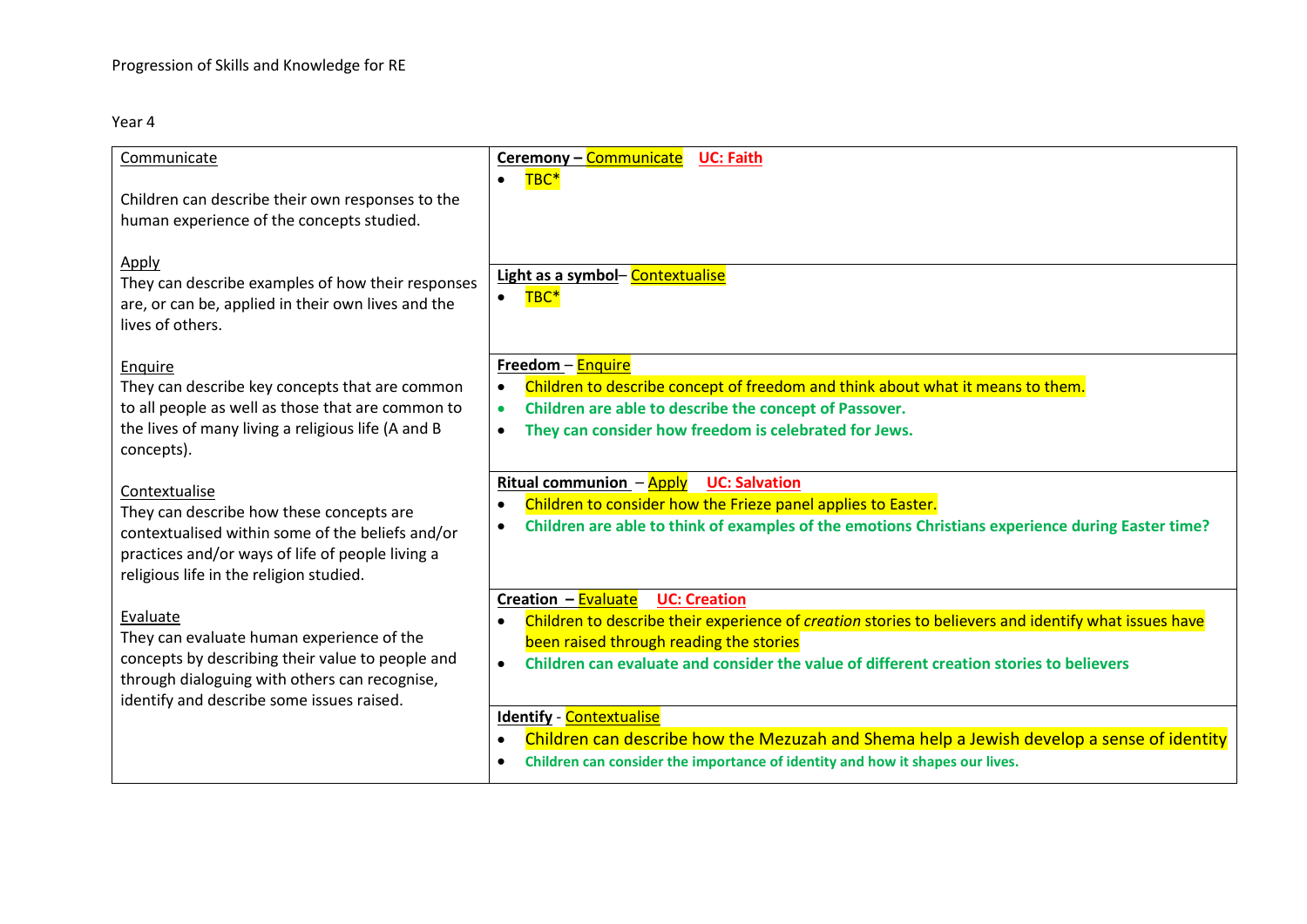| Y6 targets with beginning to added                                                                                                                                                                                                                                                                                                                                                                                                                                | Submission - Communicate                                                                                                                                                                                                                                                                                                                                                                                                                                                                                                                                                                                 |
|-------------------------------------------------------------------------------------------------------------------------------------------------------------------------------------------------------------------------------------------------------------------------------------------------------------------------------------------------------------------------------------------------------------------------------------------------------------------|----------------------------------------------------------------------------------------------------------------------------------------------------------------------------------------------------------------------------------------------------------------------------------------------------------------------------------------------------------------------------------------------------------------------------------------------------------------------------------------------------------------------------------------------------------------------------------------------------------|
|                                                                                                                                                                                                                                                                                                                                                                                                                                                                   | Children are beginning to be able to explain what they think about submission in their own<br>$\bullet$                                                                                                                                                                                                                                                                                                                                                                                                                                                                                                  |
| Communicate                                                                                                                                                                                                                                                                                                                                                                                                                                                       | experiences/own life                                                                                                                                                                                                                                                                                                                                                                                                                                                                                                                                                                                     |
| Children and young people are beginning to                                                                                                                                                                                                                                                                                                                                                                                                                        | Children can identify the concept of submission for Muslims.<br>$\bullet$                                                                                                                                                                                                                                                                                                                                                                                                                                                                                                                                |
| explain their own response to the human                                                                                                                                                                                                                                                                                                                                                                                                                           | They can use the language of Qu'ran and Allah.<br>$\bullet$                                                                                                                                                                                                                                                                                                                                                                                                                                                                                                                                              |
| experience of the concepts explored                                                                                                                                                                                                                                                                                                                                                                                                                               | The Messiah - Contextualise<br><b>UC: Incarnation</b>                                                                                                                                                                                                                                                                                                                                                                                                                                                                                                                                                    |
|                                                                                                                                                                                                                                                                                                                                                                                                                                                                   | TBC*<br>$\bullet$                                                                                                                                                                                                                                                                                                                                                                                                                                                                                                                                                                                        |
| <b>Apply</b>                                                                                                                                                                                                                                                                                                                                                                                                                                                      |                                                                                                                                                                                                                                                                                                                                                                                                                                                                                                                                                                                                          |
| They are beginning to explain examples of how                                                                                                                                                                                                                                                                                                                                                                                                                     |                                                                                                                                                                                                                                                                                                                                                                                                                                                                                                                                                                                                          |
| their responses to the concepts can be applied in                                                                                                                                                                                                                                                                                                                                                                                                                 |                                                                                                                                                                                                                                                                                                                                                                                                                                                                                                                                                                                                          |
| their own lives and the lives of others                                                                                                                                                                                                                                                                                                                                                                                                                           |                                                                                                                                                                                                                                                                                                                                                                                                                                                                                                                                                                                                          |
|                                                                                                                                                                                                                                                                                                                                                                                                                                                                   | Change - how to change the world - Enquire<br><b>UC: Gospel</b>                                                                                                                                                                                                                                                                                                                                                                                                                                                                                                                                          |
| Enquire                                                                                                                                                                                                                                                                                                                                                                                                                                                           | TBC*<br>$\bullet$                                                                                                                                                                                                                                                                                                                                                                                                                                                                                                                                                                                        |
| Children are beginning to explain key concepts that                                                                                                                                                                                                                                                                                                                                                                                                               |                                                                                                                                                                                                                                                                                                                                                                                                                                                                                                                                                                                                          |
|                                                                                                                                                                                                                                                                                                                                                                                                                                                                   |                                                                                                                                                                                                                                                                                                                                                                                                                                                                                                                                                                                                          |
|                                                                                                                                                                                                                                                                                                                                                                                                                                                                   |                                                                                                                                                                                                                                                                                                                                                                                                                                                                                                                                                                                                          |
|                                                                                                                                                                                                                                                                                                                                                                                                                                                                   |                                                                                                                                                                                                                                                                                                                                                                                                                                                                                                                                                                                                          |
|                                                                                                                                                                                                                                                                                                                                                                                                                                                                   |                                                                                                                                                                                                                                                                                                                                                                                                                                                                                                                                                                                                          |
|                                                                                                                                                                                                                                                                                                                                                                                                                                                                   | $\bullet$                                                                                                                                                                                                                                                                                                                                                                                                                                                                                                                                                                                                |
|                                                                                                                                                                                                                                                                                                                                                                                                                                                                   |                                                                                                                                                                                                                                                                                                                                                                                                                                                                                                                                                                                                          |
|                                                                                                                                                                                                                                                                                                                                                                                                                                                                   |                                                                                                                                                                                                                                                                                                                                                                                                                                                                                                                                                                                                          |
|                                                                                                                                                                                                                                                                                                                                                                                                                                                                   | Salvation - Evaluate UC: Salvation                                                                                                                                                                                                                                                                                                                                                                                                                                                                                                                                                                       |
|                                                                                                                                                                                                                                                                                                                                                                                                                                                                   |                                                                                                                                                                                                                                                                                                                                                                                                                                                                                                                                                                                                          |
|                                                                                                                                                                                                                                                                                                                                                                                                                                                                   | <b>value to Christians</b>                                                                                                                                                                                                                                                                                                                                                                                                                                                                                                                                                                               |
|                                                                                                                                                                                                                                                                                                                                                                                                                                                                   | Children can apply the concept of salvation to their own lives and experiences<br>$\bullet$                                                                                                                                                                                                                                                                                                                                                                                                                                                                                                              |
| Evaluate                                                                                                                                                                                                                                                                                                                                                                                                                                                          |                                                                                                                                                                                                                                                                                                                                                                                                                                                                                                                                                                                                          |
| They are starting to evaluate the concepts by                                                                                                                                                                                                                                                                                                                                                                                                                     |                                                                                                                                                                                                                                                                                                                                                                                                                                                                                                                                                                                                          |
| explaining their value to people living a religious                                                                                                                                                                                                                                                                                                                                                                                                               |                                                                                                                                                                                                                                                                                                                                                                                                                                                                                                                                                                                                          |
| life by drawing on examples.                                                                                                                                                                                                                                                                                                                                                                                                                                      |                                                                                                                                                                                                                                                                                                                                                                                                                                                                                                                                                                                                          |
|                                                                                                                                                                                                                                                                                                                                                                                                                                                                   |                                                                                                                                                                                                                                                                                                                                                                                                                                                                                                                                                                                                          |
| are common to all people (A concepts) as well as<br>those that are common to many religions (B<br>concepts) and they are starting to describe some<br>key concepts that are particular to the specific<br>religions studied (C concepts).<br>Contextualise<br>They are starting to explain how these concepts<br>are contextualised within the beliefs and/or<br>practices and/or the ways of life of people living a<br>religious life in the religions studied. | Symbol – the Eucharist – Apply<br>Children are beginning to be able to explain how symbols affect them.<br>$\bullet$<br>Children can recognise the importance of bread and wine for Christians as a symbol.<br>Children are beginning to be able to evaluate and explain the concept of salvation by considering its<br>Sacred - what makes a place sacred - Contextualise<br>Children are beginning to be able to explain the concept of sacred within a religious practice<br>$\bullet$<br>Children can understand what sacred means and consider what this means to them in their lives.<br>$\bullet$ |